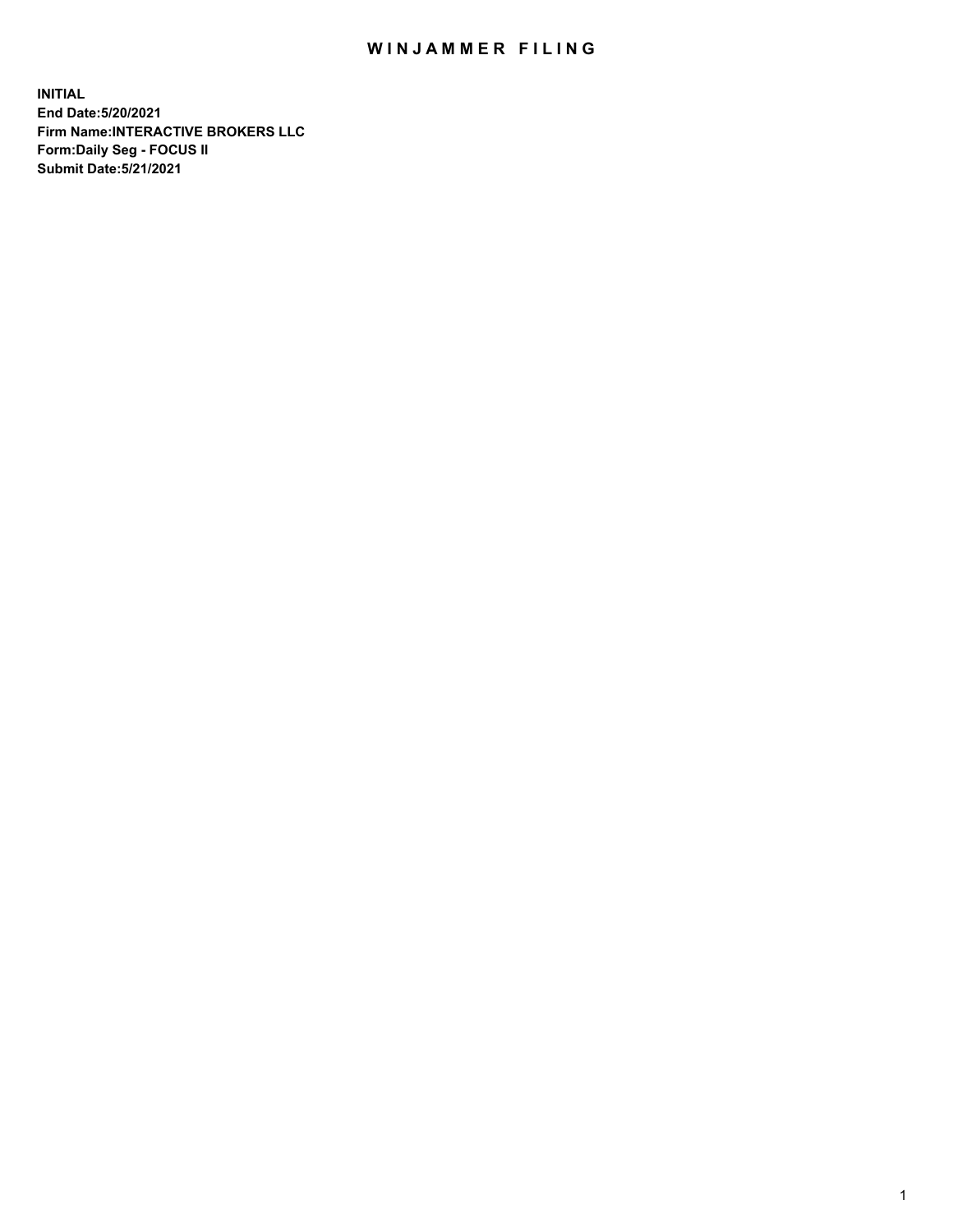**INITIAL End Date:5/20/2021 Firm Name:INTERACTIVE BROKERS LLC Form:Daily Seg - FOCUS II Submit Date:5/21/2021 Daily Segregation - Cover Page**

| Name of Company                                                                                                                                                                                                                                                                                                               | <b>INTERACTIVE BROKERS LLC</b>                                                            |  |
|-------------------------------------------------------------------------------------------------------------------------------------------------------------------------------------------------------------------------------------------------------------------------------------------------------------------------------|-------------------------------------------------------------------------------------------|--|
| <b>Contact Name</b>                                                                                                                                                                                                                                                                                                           | James Menicucci                                                                           |  |
| <b>Contact Phone Number</b>                                                                                                                                                                                                                                                                                                   | 203-618-8085                                                                              |  |
| <b>Contact Email Address</b>                                                                                                                                                                                                                                                                                                  | jmenicucci@interactivebrokers.c<br><u>om</u>                                              |  |
| FCM's Customer Segregated Funds Residual Interest Target (choose one):<br>a. Minimum dollar amount: ; or<br>b. Minimum percentage of customer segregated funds required:% ; or<br>c. Dollar amount range between: and; or<br>d. Percentage range of customer segregated funds required between: % and %.                      | $\overline{\mathbf{0}}$<br>0<br>155,000,000 245,000,000<br>0 <sub>0</sub>                 |  |
| FCM's Customer Secured Amount Funds Residual Interest Target (choose one):<br>a. Minimum dollar amount: ; or<br>b. Minimum percentage of customer secured funds required:%; or<br>c. Dollar amount range between: and; or<br>d. Percentage range of customer secured funds required between:% and%.                           | <u>0</u><br>$\overline{\mathbf{0}}$<br>80,000,000 120,000,000<br>00                       |  |
| FCM's Cleared Swaps Customer Collateral Residual Interest Target (choose one):<br>a. Minimum dollar amount: ; or<br>b. Minimum percentage of cleared swaps customer collateral required:%; or<br>c. Dollar amount range between: and; or<br>d. Percentage range of cleared swaps customer collateral required between:% and%. | <u>0</u><br>$\underline{\mathbf{0}}$<br>$\underline{0}$ $\underline{0}$<br>0 <sub>0</sub> |  |

Attach supporting documents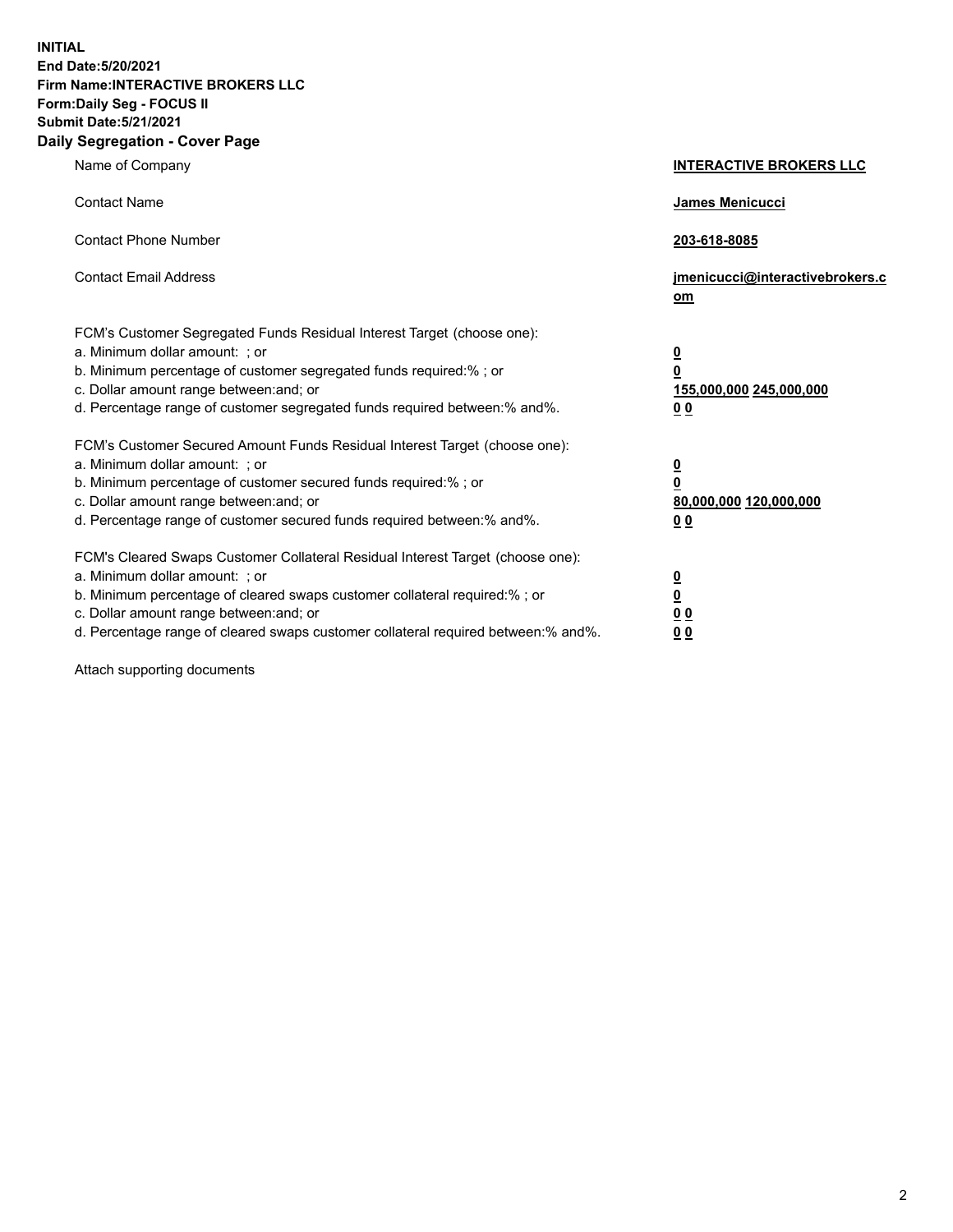**INITIAL End Date:5/20/2021 Firm Name:INTERACTIVE BROKERS LLC Form:Daily Seg - FOCUS II Submit Date:5/21/2021 Daily Segregation - Secured Amounts**

## Foreign Futures and Foreign Options Secured Amounts Amount required to be set aside pursuant to law, rule or regulation of a foreign government or a rule of a self-regulatory organization authorized thereunder **0** [7305] 1. Net ledger balance - Foreign Futures and Foreign Option Trading - All Customers A. Cash **500,074,698** [7315] B. Securities (at market) **0** [7317] 2. Net unrealized profit (loss) in open futures contracts traded on a foreign board of trade **15,755,491** [7325] 3. Exchange traded options a. Market value of open option contracts purchased on a foreign board of trade **98,847** [7335] b. Market value of open contracts granted (sold) on a foreign board of trade **-5,561** [7337] 4. Net equity (deficit) (add lines 1. 2. and 3.) **515,923,475** [7345] 5. Account liquidating to a deficit and account with a debit balances - gross amount **4,996** [7351] Less: amount offset by customer owned securities **0** [7352] **4,996** [7354] 6. Amount required to be set aside as the secured amount - Net Liquidating Equity Method (add lines 4 and 5) **515,928,471** [7355] 7. Greater of amount required to be set aside pursuant to foreign jurisdiction (above) or line 6. **515,928,471** [7360] FUNDS DEPOSITED IN SEPARATE REGULATION 30.7 ACCOUNTS 1. Cash in banks A. Banks located in the United States **121,482,127** [7500] B. Other banks qualified under Regulation 30.7 **0** [7520] **121,482,127** [7530] 2. Securities A. In safekeeping with banks located in the United States **300,000,000** [7540] B. In safekeeping with other banks qualified under Regulation 30.7 **0** [7560] **300,000,000** [7570] 3. Equities with registered futures commission merchants A. Cash **0** [7580] B. Securities **0** [7590] C. Unrealized gain (loss) on open futures contracts **0** [7600] D. Value of long option contracts **0** [7610] E. Value of short option contracts **0** [7615] **0** [7620] 4. Amounts held by clearing organizations of foreign boards of trade A. Cash **0** [7640] B. Securities **0** [7650] C. Amount due to (from) clearing organization - daily variation **0** [7660] D. Value of long option contracts **0** [7670] E. Value of short option contracts **0** [7675] **0** [7680] 5. Amounts held by members of foreign boards of trade A. Cash **204,128,994** [7700] B. Securities **0** [7710] C. Unrealized gain (loss) on open futures contracts **12,493,997** [7720] D. Value of long option contracts **98,847** [7730] E. Value of short option contracts **-5,561** [7735] **216,716,277** [7740] 6. Amounts with other depositories designated by a foreign board of trade **0** [7760] 7. Segregated funds on hand **0** [7765]<br> **8.** Total funds in separate section 30.7 accounts **198. 199.404 638.198.404** [7770] 8. Total funds in separate section 30.7 accounts 9. Excess (deficiency) Set Aside for Secured Amount (subtract line 7 Secured Statement Page 1 from Line 8) **122,269,933** [7380] 10. Management Target Amount for Excess funds in separate section 30.7 accounts **80,000,000** [7780] 11. Excess (deficiency) funds in separate 30.7 accounts over (under) Management Target **42,269,933** [7785]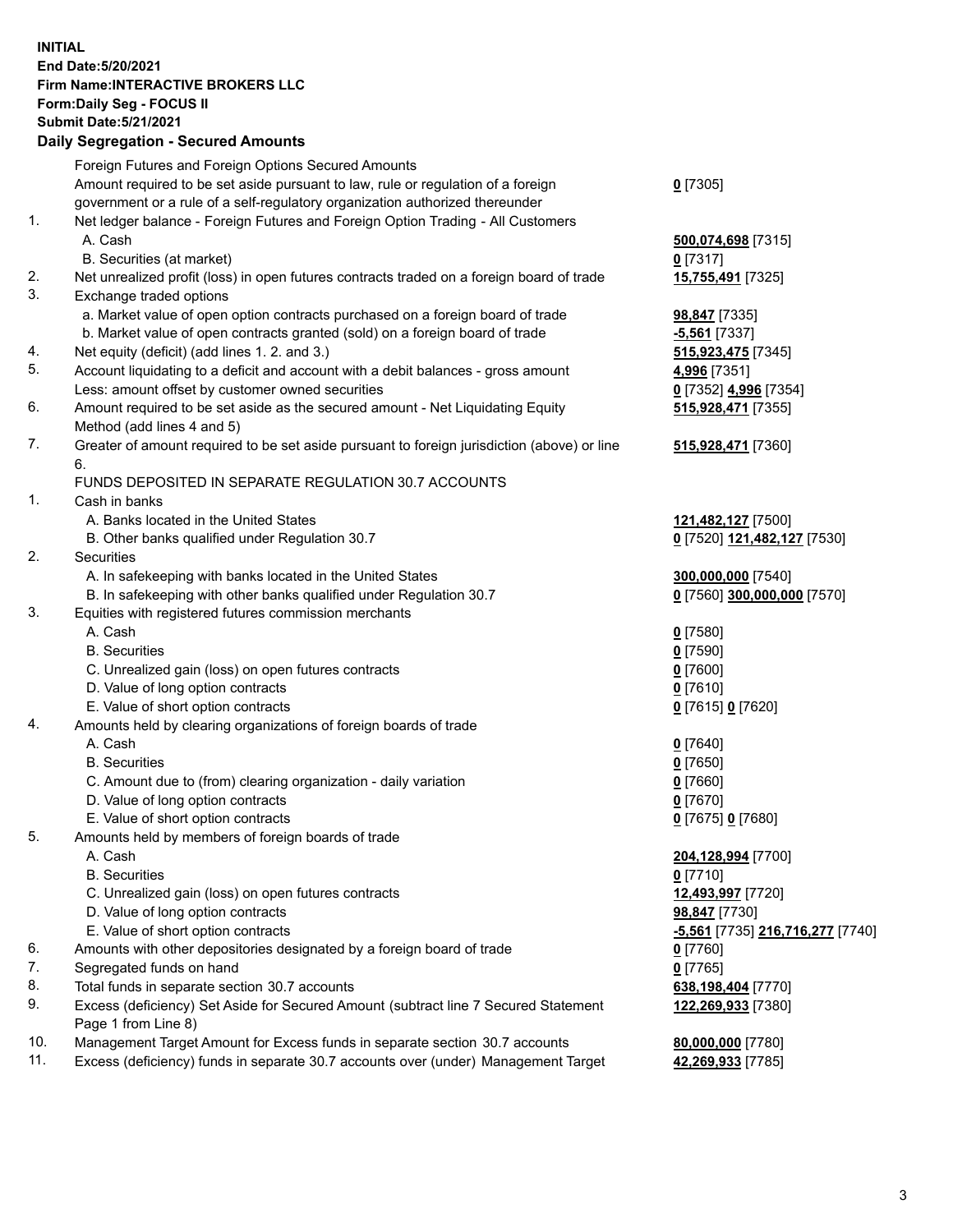**INITIAL End Date:5/20/2021 Firm Name:INTERACTIVE BROKERS LLC Form:Daily Seg - FOCUS II Submit Date:5/21/2021 Daily Segregation - Segregation Statement** SEGREGATION REQUIREMENTS(Section 4d(2) of the CEAct) 1. Net ledger balance A. Cash **6,864,207,969** [7010] B. Securities (at market) **0** [7020] 2. Net unrealized profit (loss) in open futures contracts traded on a contract market **309,829,453** [7030] 3. Exchange traded options A. Add market value of open option contracts purchased on a contract market **331,542,960** [7032] B. Deduct market value of open option contracts granted (sold) on a contract market **-276,457,546** [7033] 4. Net equity (deficit) (add lines 1, 2 and 3) **7,229,122,836** [7040] 5. Accounts liquidating to a deficit and accounts with debit balances - gross amount **1,270,829** [7045] Less: amount offset by customer securities **0** [7047] **1,270,829** [7050] 6. Amount required to be segregated (add lines 4 and 5) **7,230,393,665** [7060] FUNDS IN SEGREGATED ACCOUNTS 7. Deposited in segregated funds bank accounts A. Cash **1,800,854,871** [7070] B. Securities representing investments of customers' funds (at market) **3,156,006,000** [7080] C. Securities held for particular customers or option customers in lieu of cash (at market) **0** [7090] 8. Margins on deposit with derivatives clearing organizations of contract markets A. Cash **1,981,089,404** [7100] B. Securities representing investments of customers' funds (at market) **465,644,321** [7110] C. Securities held for particular customers or option customers in lieu of cash (at market) **0** [7120] 9. Net settlement from (to) derivatives clearing organizations of contract markets **-7,912,789** [7130] 10. Exchange traded options A. Value of open long option contracts **332,877,173** [7132] B. Value of open short option contracts **-277,853,405** [7133] 11. Net equities with other FCMs A. Net liquidating equity **0** [7140] B. Securities representing investments of customers' funds (at market) **0** [7160] C. Securities held for particular customers or option customers in lieu of cash (at market) **0** [7170] 12. Segregated funds on hand **0** [7150] 13. Total amount in segregation (add lines 7 through 12) **7,450,705,575** [7180] 14. Excess (deficiency) funds in segregation (subtract line 6 from line 13) **220,311,910** [7190] 15. Management Target Amount for Excess funds in segregation **155,000,000** [7194]

16. Excess (deficiency) funds in segregation over (under) Management Target Amount Excess

**65,311,910** [7198]